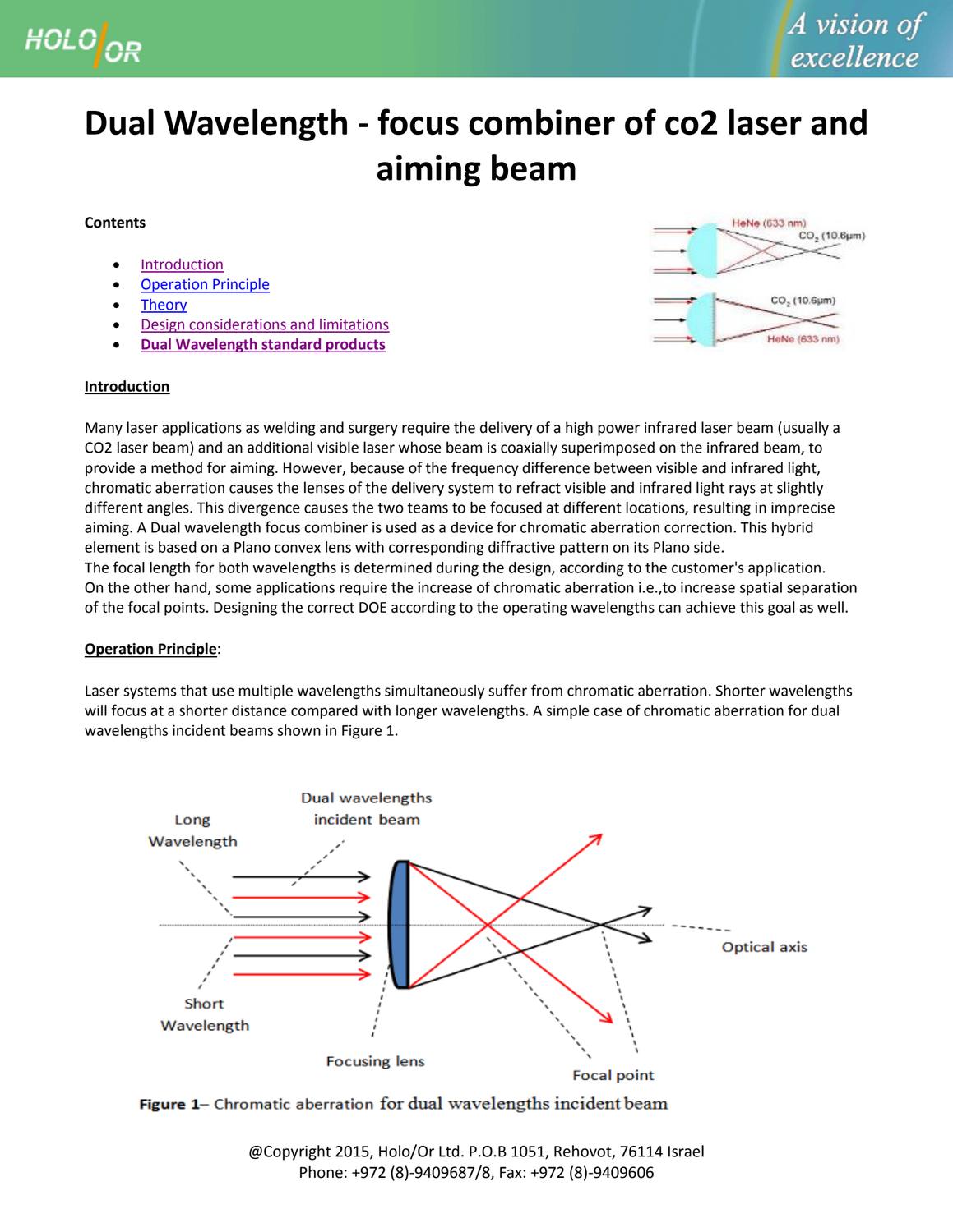



There are three main applications for a dual wavelengths DOE:

 The use of a DOE would correct the chromatic aberration for two wavelengths that are very far from each other, so the two operating wavelengths will have the same focal length. Usually, the diffractive pattern will influence only the shorter wavelength by extending the focal point toward the focal point of the longer wavelength (See Figure 2 below).



The operational principle is quite straightforward. For a collimated dual wavelengths input beam (singlemode or multi-mode), the two output beams focus at a fixed and single focal length. The focal length is predetermined during the design of the DOE and is based on the longer wavelength focal length. This configuration used mostly after combination of high power infrared laser beam (usually a CO2 laser beam) and visible aiming beam for chromatic aberration correction.

- Chromatic aberration correction for two or more wavelengths that are close to each other. Here, the diffractive pattern will influence on all operating wavelengths. The specially designed diffractive pattern combines all wavelengths to the same focal point.
- Controlling chromatic aberration for two or more wavelengths that are close to each other. This application allows changing the focal length of each wavelength according to the requirements, in order to achieve fixed distance between them (See figure 3 below).